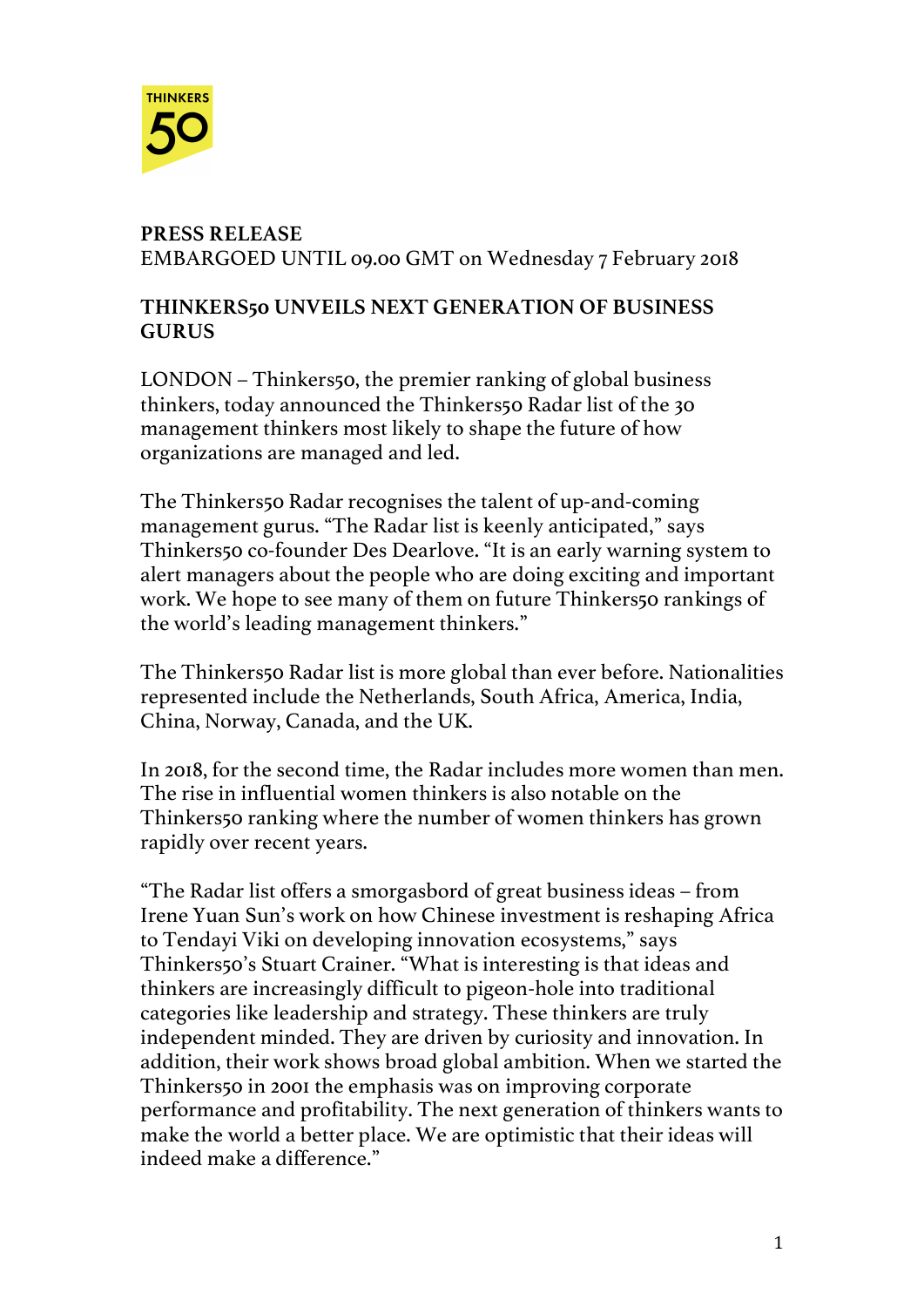#### **About Thinkers50**

Thinkers50 identifies, ranks, and shares the very best in management ideas. Its definitive global ranking of management thinkers is published every two years. The 2017 winner was Roger Martin. Previous winners include Clayton Christensen (2011 and 2013); CK Prahalad (2009 and 2007); Michael Porter (2005 and 2015); and Peter Drucker (2001 and 2003).

#### **About Stuart Crainer and Des Dearlove**

Des Dearlove and Stuart Crainer are the founders and directors of Thinkers50. They are the authors of more than 16 books available in 20 languages. Former columnists to *The (London) Times*, they are editors of The *Financial Times Handbook of Management*. They advise thinkers and organizations worldwide.

#### **Contacts**

Stuart Crainer stuart.crainer@thinkers50.com

Des Dearlove des.dearlove@thinkers50.com

@thinkers50 www.thinkers50.com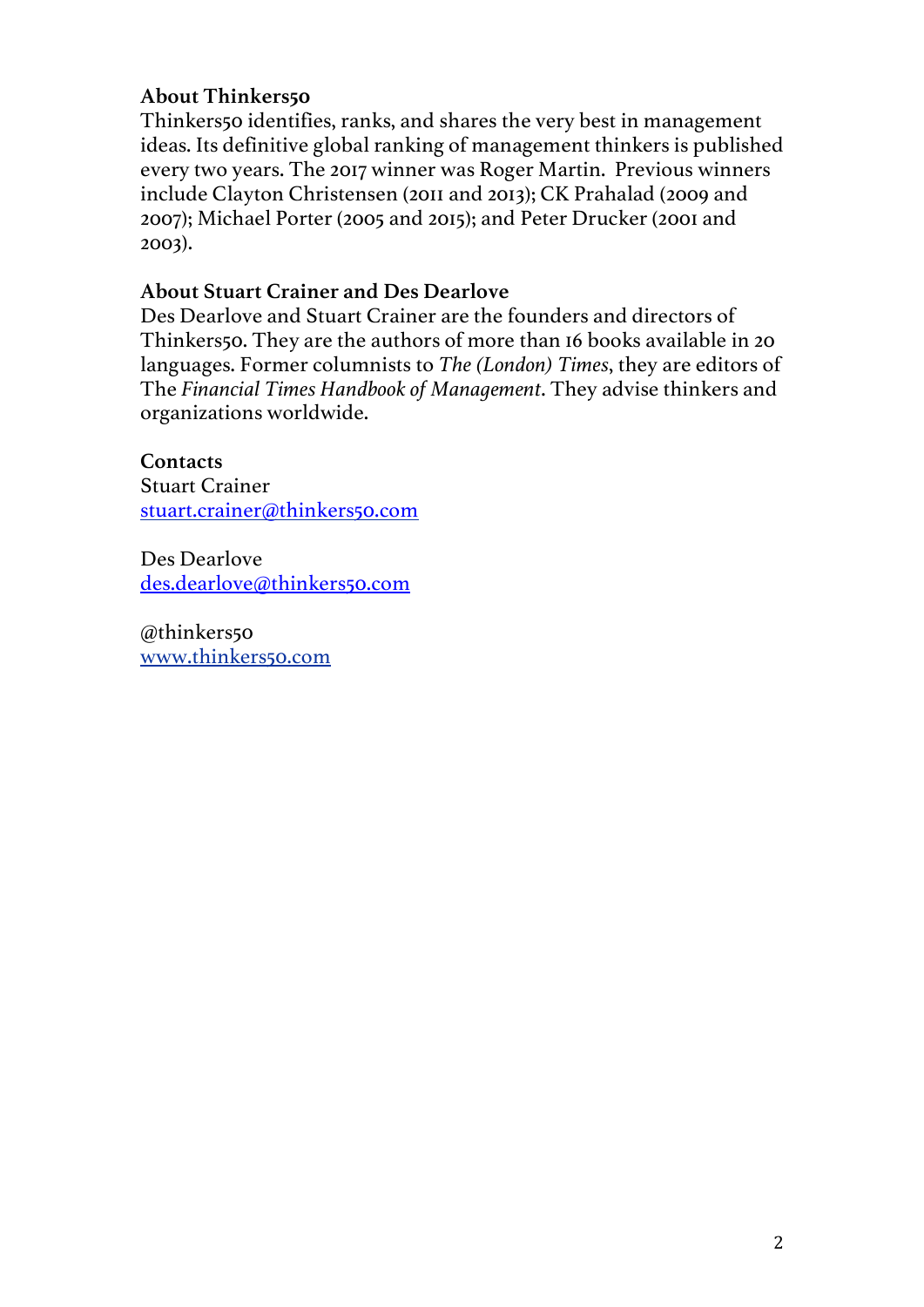### **THINKERS50 RADAR 2018**

### **Listed alphabetically**

#### **1: BETH ALTRINGER**

A professor at Harvard University's Graduate School of Design, Altringer lectures on innovation and design, and is a faculty associate for the school's Berkman Center for Internet & Society. She is also founder of its Desirability Lab – a think tank that combines psychological research and hands-on design.

An architect by background with a master's degree from the University of Cape Town, she also holds a doctorate from Cambridge University in organizational behaviour, a visiting scholarship at Stanford, degrees in psychology and economics, and has performed postdoctoral work at MIT. Altringer has also worked on a number of global sustainability and innovation projects – mostly in consumer products, fashion and urban design and development. She's currently engaged in the area of friendly human-robot interaction.

More: desirabilitylab.com; @bethaltringer

#### **2: SILVIA BELLEZZA**

An assistant professor of marketing at Columbia Business School, Bellezza's research focuses on consumer behaviour and symbolic consumption – how consumers use products and brands to express who they are and signal status. Her work uncovers the role of alternative signals of status (e.g., nonconforming behaviours, lack of leisure time) and establishes new perspectives on brand communities (e.g., the distinction between "Brand Tourists" and "Brand Immigrants").

Before joining Columbia, she earned her doctorate in Marketing at Harvard Business School and worked in the marketing departments of LVMH and Dannon.

More: columbia.edu; @s\_bellezza

#### **3: PETER BELMI**

An assistant professor of leadership and organizational behaviour at the Darden School of Business, University of Virginia, Belmi received his Ph.D. in organizational behaviour from the Graduate School of Business at Stanford University. Raised in the Philippines, he is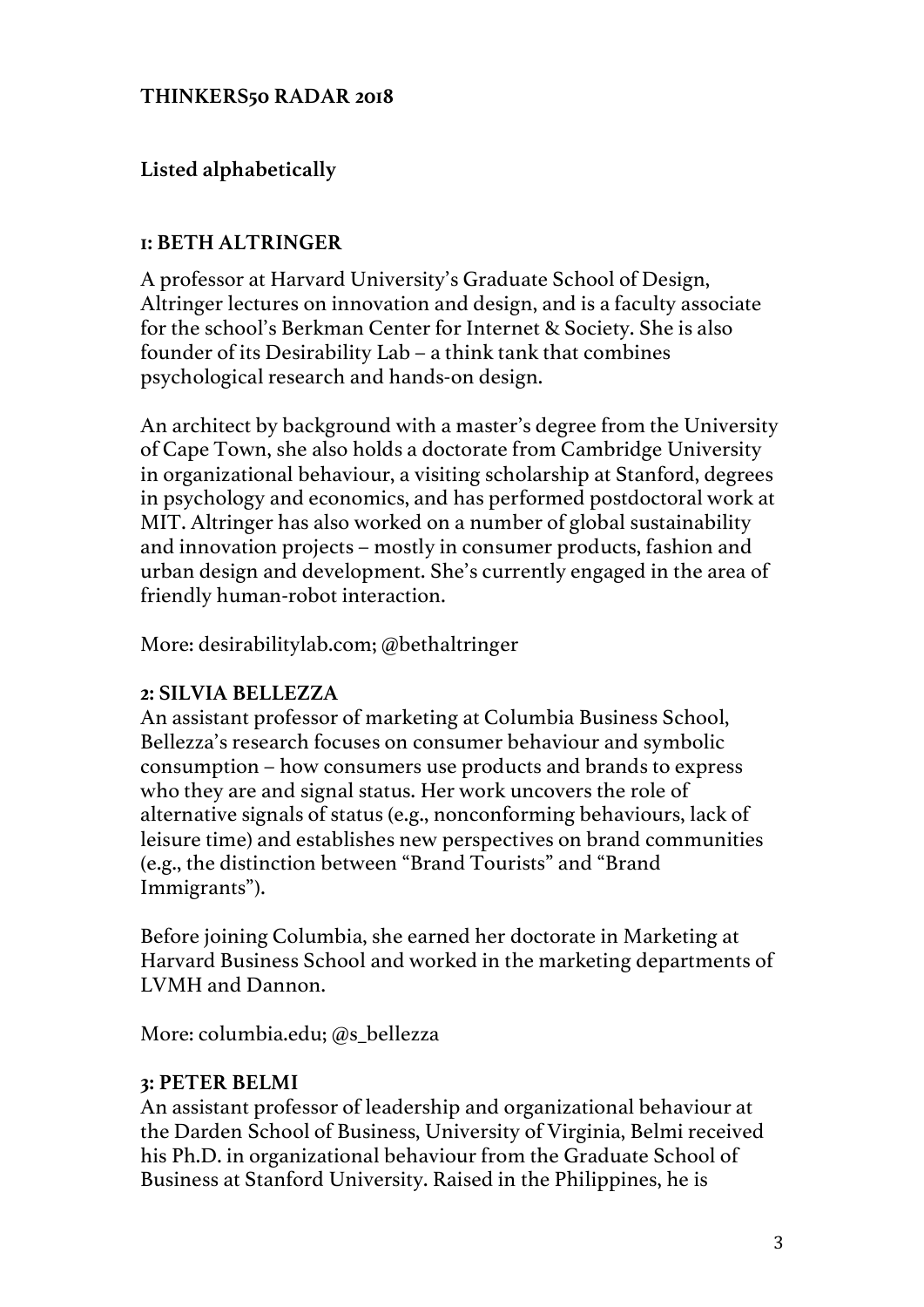interested in the causes and consequences of inequality, why it tends to persist, and how it impedes members of disadvantaged groups from achieving success. Belmi teaches a doctoral course in leadership and organizational behaviour, and an MBA elective called "The Paths to Power."

More: darden.virginia.edu

#### **4: DAN CABLE**

A professor of organizational behaviour at London Business School, Cable's areas of teaching, research, and consulting include employee engagement, leading change, organizational culture and its effects on sustained competitive advantage, leadership development and mindset, and the linkage between brands and employee behaviours.

Cable's book, *Alive at Work* (Harvard Business School Press), will be published in March. His first book was *Change to Strange: Create a Great Organization by Building a Strange Workforce.*

More: London.edu; @dancable1

### **5: TIZIANA CASCIARO**

Professor of organizational behaviour at Rotman and the Jim Fisher Professor in Leadership Development at the University of Toronto, Casciaro's research explores how structural and psychological forces jointly shape behaviour in organizations. Casciaro has served as Senior Editor at *Organization Science*. Recent awards include the Outstanding Publication in Organizational Behaviour Award of the Academy of Management and the Rotman Dean's Award for Excellence in Teaching.

More: rotman.utoronto.ca

### **6: CORPORATE REBELS: JOOST MINNAAR, PIM DE MORREE, FREEK RONNER AND CATELIJNE BEXKENS**

Shortlisted for the Thinkers50 Breakthrough Award in 2017, Minnaar, de Morree, Ronner and Bexkens, known as "The Corporate Rebels", are on a mission to make work more fun. They quit their frustrating, corporate jobs and set out to travel the globe to visit the world's most inspiring organizations. While checking off their renowned Bucket List – from well-known examples such as Spotify, Google, and Patagonia to lesser-known organizations – they share everything they learn.

"By visiting these pioneers, we learn about many alternative ways of working that fully unleash the potential of employees," they explain. "By doing this, we have created a movement of like-minded individuals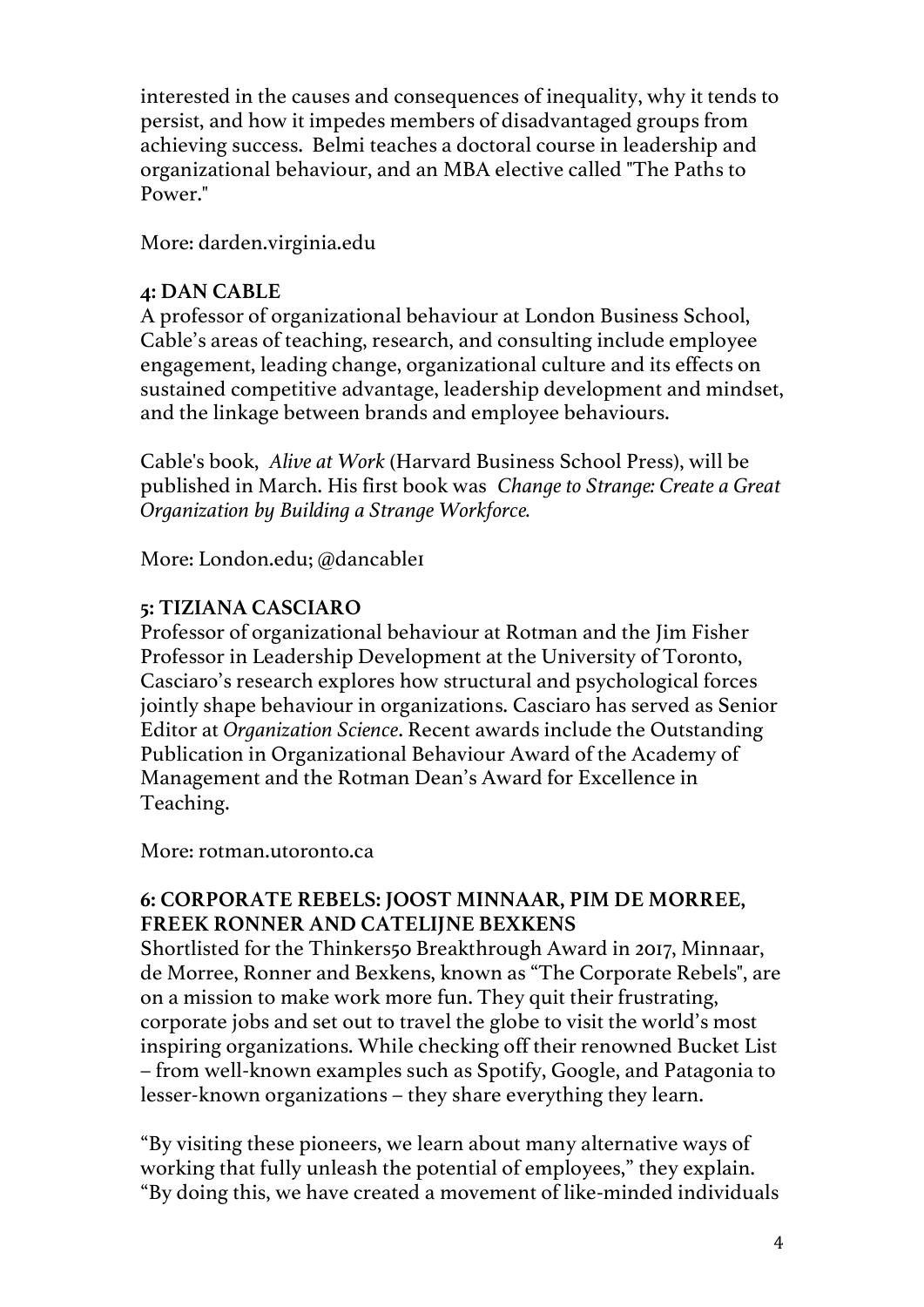and organizations who are ready to make a positive change in the way they work."

More: corporate-rebels.com; @corp\_rebels

# **7: PAUL DAUGHERTY**

Accenture's chief technology and innovation officer, Daugherty joined Accenture in 1986 and became a partner in 1999. He has a degree in computer engineering from the University of Michigan. He founded and oversees Accenture Ventures, which is focused on strategic equity investments and open innovation to accelerate growth. He also leads the company's certified technology architects, is responsible for managing Accenture's alliances, partnerships and senior-level relationships with leading and emerging technology companies, and runs Accenture's Global CIO Council and annual CIO and Innovation Forum.

Daugherty was named as one of Computerworld's Premier 100 Technology Leaders for 2017 and was recognized by The Institute for Women's Leadership with the "Guys Who Get It Award" which honours business leaders who have supported diversity in the workplace and advancement of women. He is co-author of *Human + Machine: Reimagining Work in the Age of Artificial Intelligence* (Harvard Business Review Press, 2018).

More: accenture.com; @pauldaugh

# **8: JEFF GOTHELF AND JOSH SEIDEN**

Lean thinking and design evangelists, founders of the global Lean UX movement, and authors of *Sense & Respond: How Successful Organizations Listen to Customers and Create New Products* (HBR Press, 2017). They argue that becoming a sensing organization requires shifting from managing outputs to what they call "outcome focused management." Shortlisted for the 2017 Thinkers50 Innovation Award.

Gothelf and Seiden were experienced digital product design leaders when they met in 2008. They became business partners. Their first book was *Lean UX: Applying Lean Principles to Improve User Experience*, widely regarded as one of the most important user experience books in recent years.

More: senseandrespond.com; @jboogie; @jseiden

# **9: RASMUS HOUGAARD**

Founder and managing director of Potential Project, Hougaard has practiced and taught mindfulness since the early 1990s and has many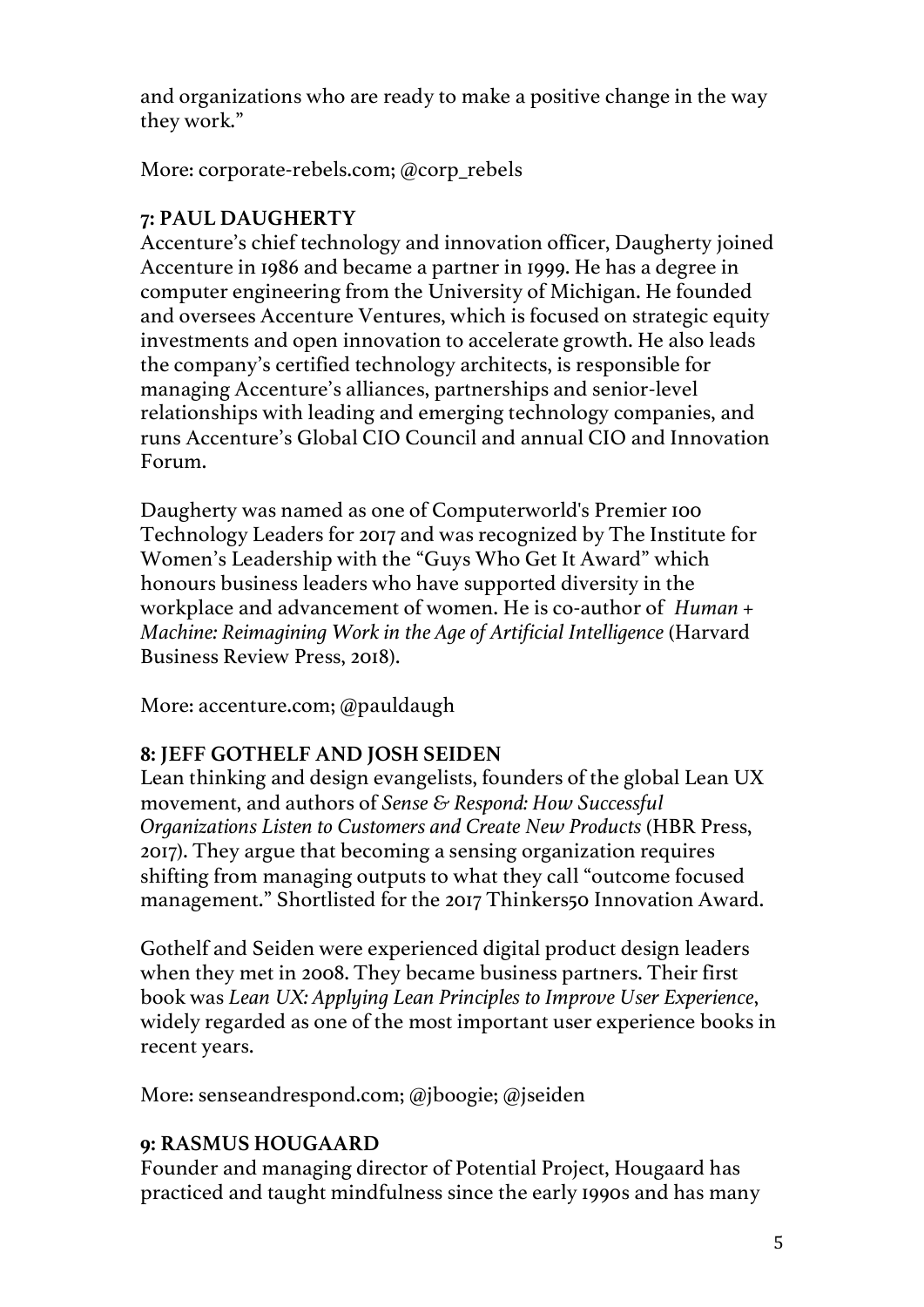years of experience working with leaders and individuals in bringing mindfulness and mental effectiveness into their organizations and lives. He is the author of *One Second Ahead – Enhance Your Performance with Mindfulness* (Palgrave Macmillan, 2015).

Previously he worked at Sony Corporation as well as a researcher in organizational development. He has a master's degree in Organizational Development & Adult Learning and degrees in Philosophy and Human Resources.

More: potentialproject.com; @rasmusTPP

### **10: ANDERS INDSET**

"Our leaders of today need the philosophy of the past, paired with the scientific knowledge and technology of tomorrow," says Anders Indset, described by one publication as a "rock and roll Plato".

Norwegian-born occasional tech-investor based in Frankfurt, Germany and a visiting lecturer at leading international business schools, founding partner of Frankfurt International Alliance (FIA) and an advisory board member of German Tech Entrepreneurship Center (GTEC) as well as an advisor to CEOs and politicians. He is author of *Wild Knowledge: Outthink the Revolution* (LID, 2017).

More: businessphilosopher.com; @andersindset

# **11: KRITI JAIN**

An assistant professor at IE Business School, Jain's research focuses on judgment and decision making. She is particularly interested in developing an understanding on how individuals and groups make assessments about future uncertainty and how personality traits, emotions, and decision frames influence judgments. She also maintains interest in areas of negotiation and conflict management.

"When students start designing organizational interventions and test for their consequences, say with experiments, the classes become more meaningful," she says. "Developing a critical understanding of how their actions, as managers, translate into consequences for the organizations is crucial. I continuously push students to look for evidence before believing any theories."

More: ie.edu; @drkritijain; kriti-jain.com

# **12: SUJIN JANG**

As a student of the late Richard Hackman, Insead professor Sujin Jang continues the tradition of engaged scholarship that addresses real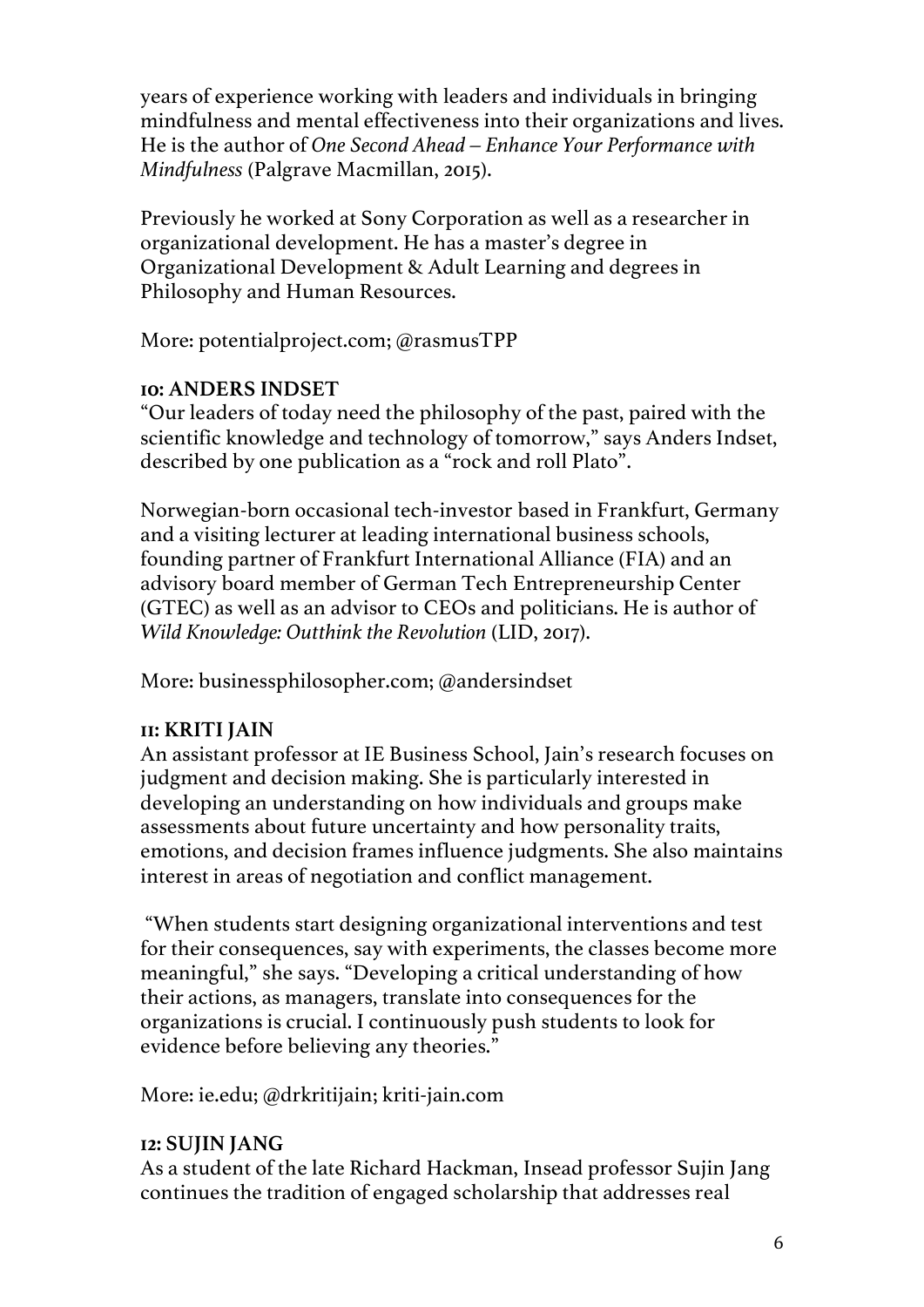world problems and points to practical solutions. She is an Assistant Professor of Organisational Behaviour at INSEAD. Her research focuses on the dynamics of global collaboration. Her dissertation, titled "Bringing Worlds Together: Cultural Brokerage in Multicultural Teams", won the INFORMS/Organization Science Best Dissertation Proposal Award in 2013 and the J. Richard Hackman Award for the Dissertation that Most Significantly Advances the Study of Groups from INGRoup in 2015.

She holds a PhD in Organizational Behavior from Harvard University, an AM in Social Psychology from Harvard University, and a BBA in Business Administration with Highest Honours from Yonsei University.

More: insead.edu

### **13: RANA EL KALIOUBY**

Computer scientist, technologist, entrepreneur and business leader, el Kaliouby believes that "humanizing technology gives us a golden opportunity to re-imagine how we connect with machines, and, therefore, how we connect with each other." Co-founder and CEO of Affectiva, the pioneer of Emotion AI, she invented the company's award-winning emotion recognition technology. The Emotion AI platform combines facial expression and tone of voice to infer how a person is feeling, using deep learning and the world's largest emotion data repository of more than five million faces, analyzed from 75 countries.

Prior to founding Affectiva, el Kaliouby was a research scientist at the MIT Media Lab where she spearheaded applications for facial coding to benefit mental health, autism and other research areas. Born and raised in Cairo, she received degrees in computer science from the American University in Cairo and a Ph.D. from the computer laboratory, University of Cambridge.

More: affective.com; @affectiva; @kaliouby

#### **14: NEHA NARULA**

Narula is Director of the Digital Currency Initiative, part of the MIT Media Lab, focusing on cryptocurrencies and blockchain technology. While completing a PhD in computer science at MIT, she built fast, scalable distributed systems and databases. She is a member of the World Economic Forum's Global Futures Council on Blockchain and has given a TED talk on the Future of Money.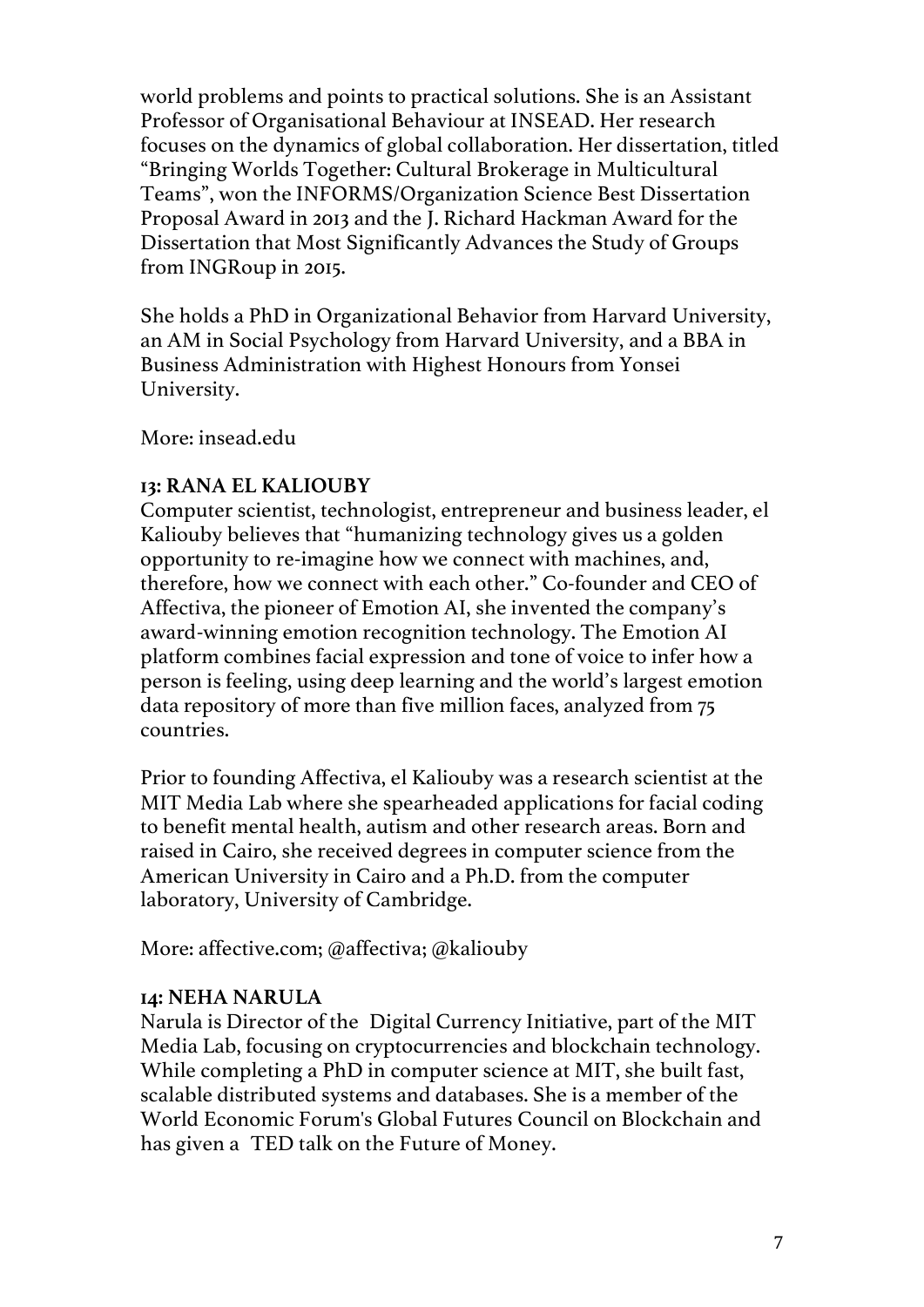Previously, Neha helped relaunch the news aggregator Digg and was a senior software engineer at Google. There, she designed Blobstore, a system for storing and serving petabytes of immutable data, and worked on Native Client, a way to run native code securely through a browser.

More: nehanarula.org; @neha

#### **15: TSEDAL NEELEY**

An associate professor in the Organizational Behavior unit at Harvard Business School, Neeley is the author of *The Language of Global Success: How a Common Tongue Transforms Multinational Organizations* (Princeton University Press, 2017). Her research focuses on the challenges that global collaborators face when they work across national boundaries. Successful global collaboration can enable firms to capitalize on the promise of their global reach. The scale and complexity of global collaboration, however, makes its promise often hard to realize. Companies now span more languages, geographies, and cultures than ever before, making it more imperative and more difficult for workers to communicate effectively if they are to meet performance targets.

Prior to her academic career, Neeley spent ten years in industry working for companies including Lucent Technologies and The Forum Corporation. She has a Ph.D. from Stanford University's Department of Management Science and Engineering specializing in organizational studies. Neeley was a Stanford University School of Engineering Lieberman award recipient for excellence in teaching and research as well as the Stanford Distinguished Alumni Scholar.

More: tsedal.com; hbs.edu; @tsedal

#### **16. PINAR OZCAN**

An associate professor of strategic management at Warwick Business School, she specializes in strategy, entrepreneurship, and the emergence of new markets. Her research focuses on the emergence and evolution of markets from the perspective of entrepreneurs, their strategies and interactions with the environment. Her recent work has examined the sharing economy and open banking.

Ozcan has a Ph.D from the Stanford Technology Ventures Program at Stanford University and also has a masters from Stanford. Originally from Istanbul, Turkey, she speaks English, German, Spanish, Turkish and Dutch.

More: wbs.ac.uk; pinarozcan.com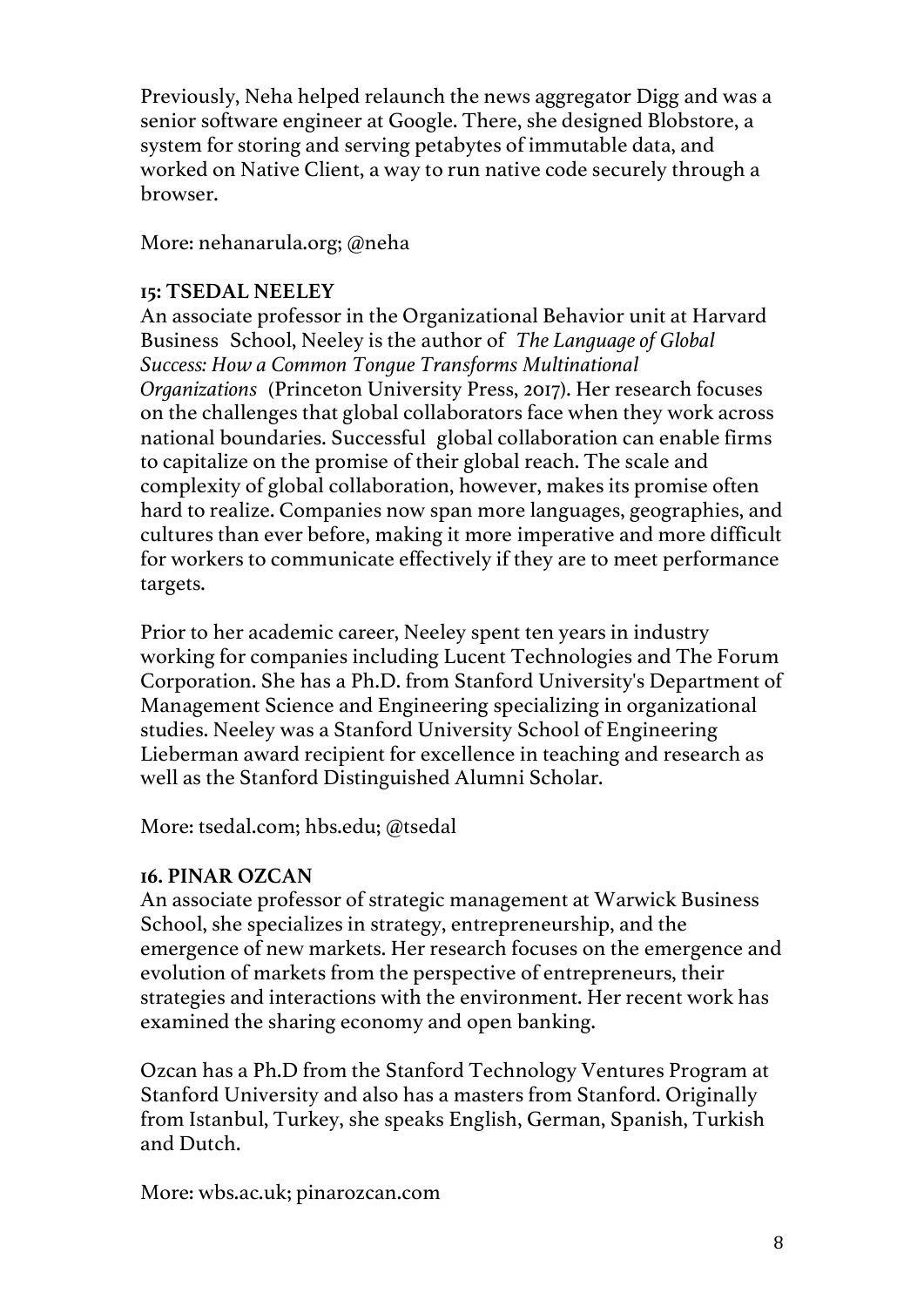#### **17: KATHERINE PHILLIPS**

Phillips joined the faculty at Columbia Business School as the Paul Calello Professor of Leadership and Ethics in 2011. Previously, she was Associate Professor of Management and Organizations at the Kellogg School of Management, Northwestern University and Co-Director and Founder of Northwestern's Center on the Science of Diversity. She has also been a Visiting Professor at the Stanford Graduate School of Business and Visiting Scholar at the Center for Advanced Studies in Behavioural Sciences. She has a Ph.D in Organizational Behavior from Stanford University's Graduate School of Business.

Phillips' research addresses the value of diversity and the barriers that prevent society, organizations and especially work teams from capturing the knowledge, perspectives and unique backgrounds of every member.

More: gsb.columbia.edu; @profkwphillips

### **18. DAN PONTEFRACT**

An adjunct professor at the Gustavson School of Business at the University of Victoria, in Canada, Dan Pontefract is the author of *The Purpose Effect: Building Meaning Yourself, Your Role and Your Organization*  (2016); and *Flat Army: Creating a Connected and Engaged Organization* (2013). He has presented at multiple TED events and writes for *Forbes*, the *Harvard Business Review* and the *Huffington Post*.

He is chief envisioning officer at the Canadian telecommunications company TELUS, where he advises leaders and organizations on the future of work, including employee engagement, leadership development, collaborative behaviours, organizational purpose, digital transformation and corporate culture. His third book is called *Open to Think* (Figure.1 Publishing, forthcoming in September 2018).

More: danpontefract.com; @dpontefract

### **19: LAKSHMI RAMARAJAN**

Lakshmi Ramarajan is the Anna Spangler Nelson and Thomas C. Nelson Associate Professor of Business Administration in the Organizational Behaviour Unit at Harvard Business School. Her research examines how people can work fruitfully across social divides, with a particular emphasis on identities and group boundaries. Her research addresses two broad questions: 1) How does the work environment shape people's experiences as members of particular groups and of their multiple identities? 2)What are the consequences of multiple identities and group differences in organizations?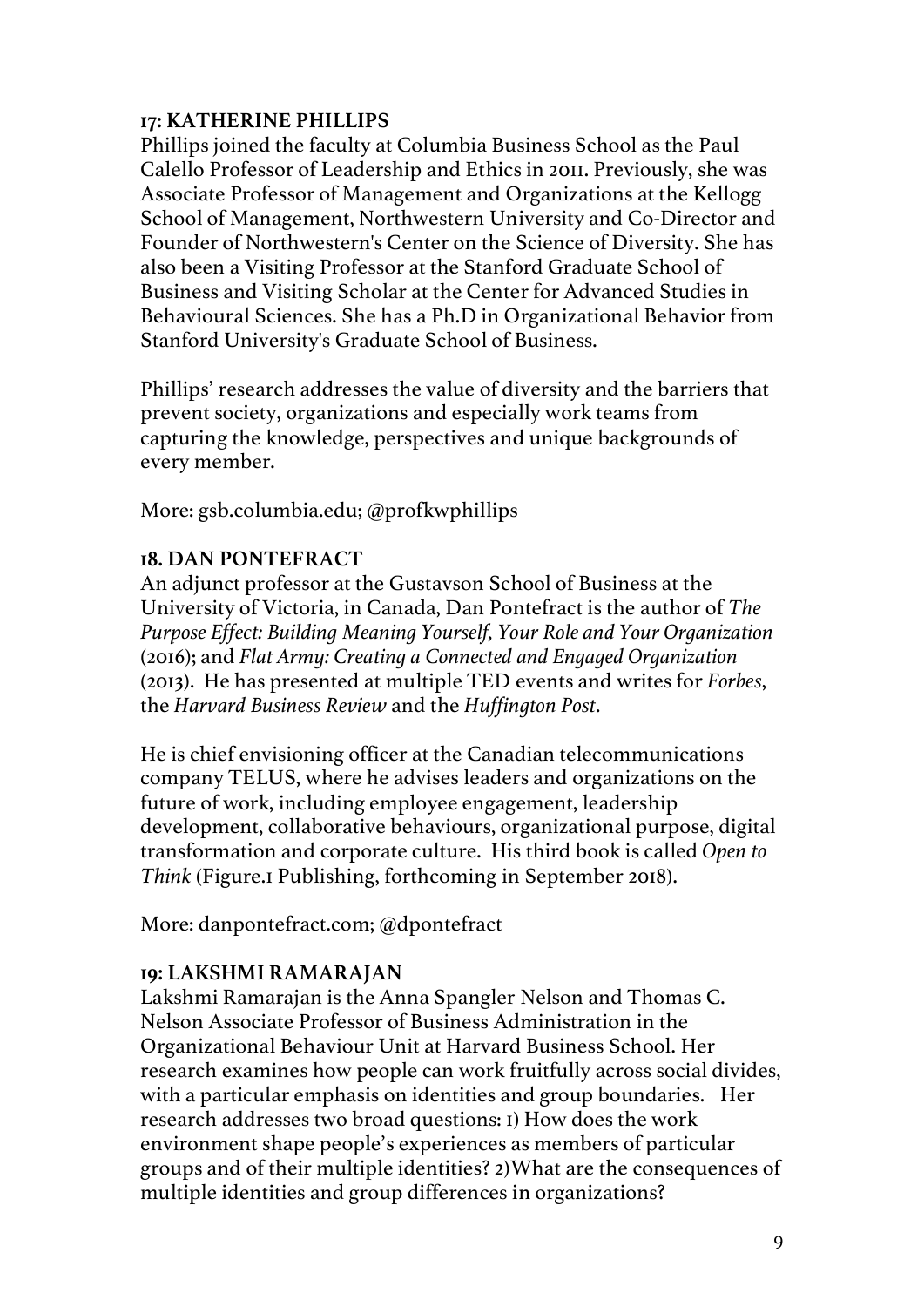Prior to her academic career, Ramarajan worked in international development, managing conflict resolution programmes in West Africa with a focus on gender and workforce development. She was also a professional dancer for several years.

More: hbs.edu

### **20: LOUISE VAN RHYN**

Louise van Rhyn is a social entrepreneur who believes the worlds' biggest problems can be solved through cross-sector collaboration and an understanding of complex social change. In 2010 she started the School at the Centre of Community Social Change Process and the Partners for Possibility Leadership Development Process to change education in South Africa through collaborative partnerships between business leaders and school principals.

With a doctoral degree in organisational change, van Rhyn has 25 years' experience as a change practitioner with a focus on large scale change in complex social systems. She has worked with diverse local and global organisations, across all sectors, in many countries. In 2008, she founded Symphonia – a group of organisations committed to sustainable transformation in people, teams, companies, organisations and communities throughout the world.

Through Symphonia for South Africa, Louise is committed to mobilising citizens to become actively involved in addressing the education crisis facing South Africa. Since 2009, she has been working with Peter Block to equip citizens and leaders in South Africa with the skills to be social architects.

More: pfp4sa.org; @louisevanrhyn

### **21: LAURA MORGAN ROBERTS**

Co-founder and Principal of R-PAQ Solutions, an Atlanta-based research and consulting firm that brings strength-based practices to leaders who seek extraordinary performance and personal fulfilment. Roberts has served on the faculties of Harvard Business School, University of Michigan, Wharton School, Simmons School of Management, and Georgia State University. She is also a faculty affiliate of the Center for Gender in Organizations at the Simmons School of Management in Boston, and a faculty affiliate of the Center for Positive Organizational Scholarship at the University of Michigan's Ross School of Business.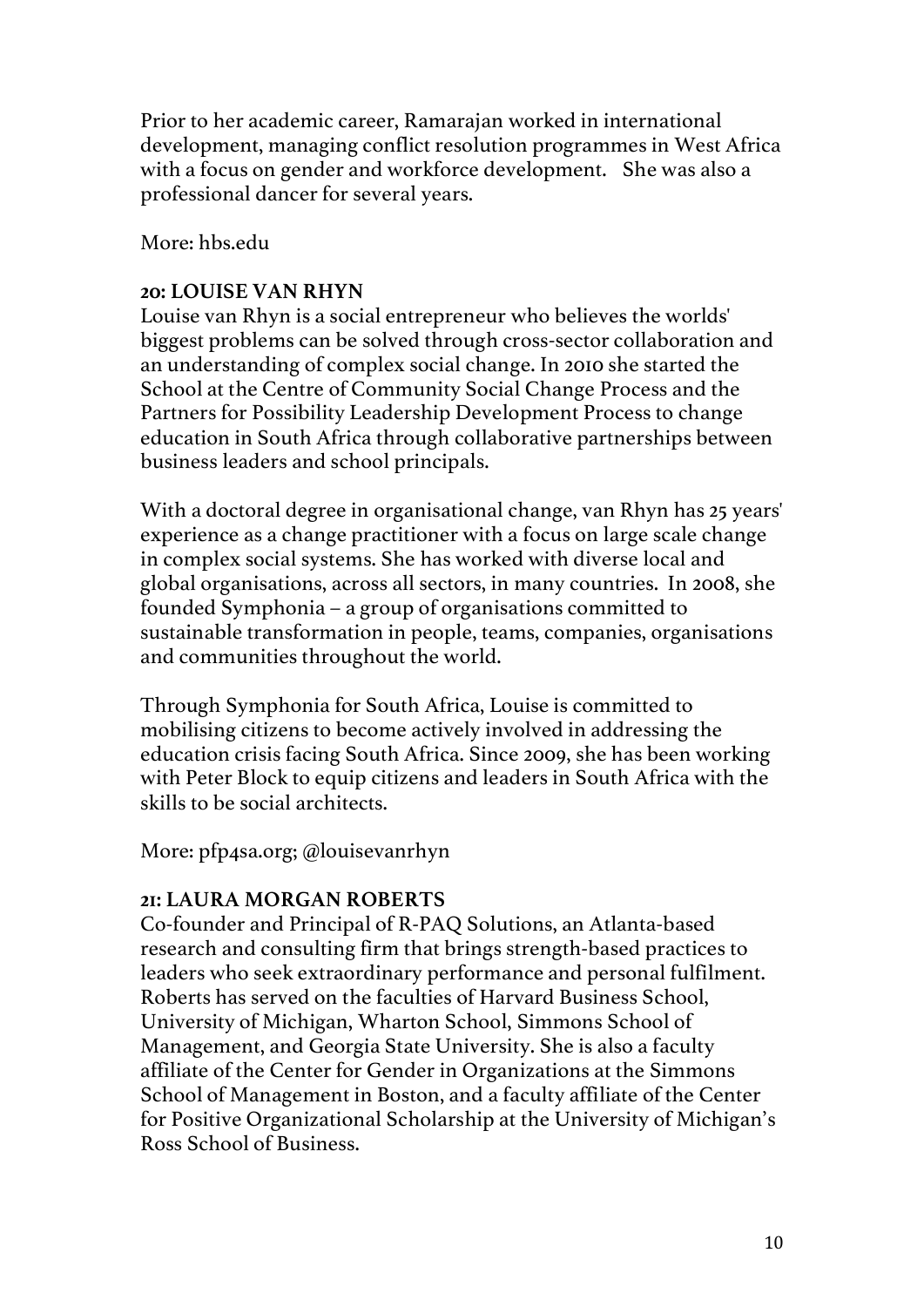She has published her work on authenticity, identity, diversity, strengths, and value creation in her edited book, *Exploring Positive Identities and Organizations* (Roberts & Dutton, Eds.) and in over 30 articles, book chapters, and case studies. She has a book coming out in 2019 with HBR Press.

Roberts has a BA in Psychology from the University of Virginia. She then received her MA and Ph.D. in Organizational Psychology from the University of Michigan.

More: lauramorganroberts.com; @alignmentquest

#### **22: SANYIN SIANG**

Sanyin Siang is the Executive Director of the Fuqua/Coach K Center on Leadership and Ethics at Duke University. She focuses on collaborative leadership, mentorship and strategic partnerships. She is the author of *The Launch Book* (LID, 2017). Siang received her MBA and BSE from Duke University where she was an AB Duke Scholar.

A theme through her career is convening interdisciplinary, diverse and counterintuitive gatherings towards defining complex problems and implementing new approaches for solving them. Her life's work has been about driving innovation, reinvention and transformation through breaking down silos and bridging divides.

More: linkedin.com/in/sanyin; @sanyinsiang

### **23. IRENE YUAN SUN**

Irene Yuan Sun leads McKinsey & Company's research and client work on Africa-China business and economic development. Her thinking is focused on deeply understanding developing countries' own experiences in order to remake global development.

Born in China, raised in the US, and working in Africa, Sun brings a truly global perspective that crosses boundaries between East and West, developing and developed countries. She is the author of *The Next Factory of the World: How Chinese Investment is Reshaping Africa, (*Harvard Business Review Press, 2017), which was shortlisted for the Bracken Bower Prize for the best business book proposal.

More: mckinsey.com

#### **24: ANITA KROHN TRAASETH**

Anita Krohn Traaseth is the managing director of Innovation Norway, the Norwegian Government's most important instrument for innovation and development of Norwegian enterprises and industry.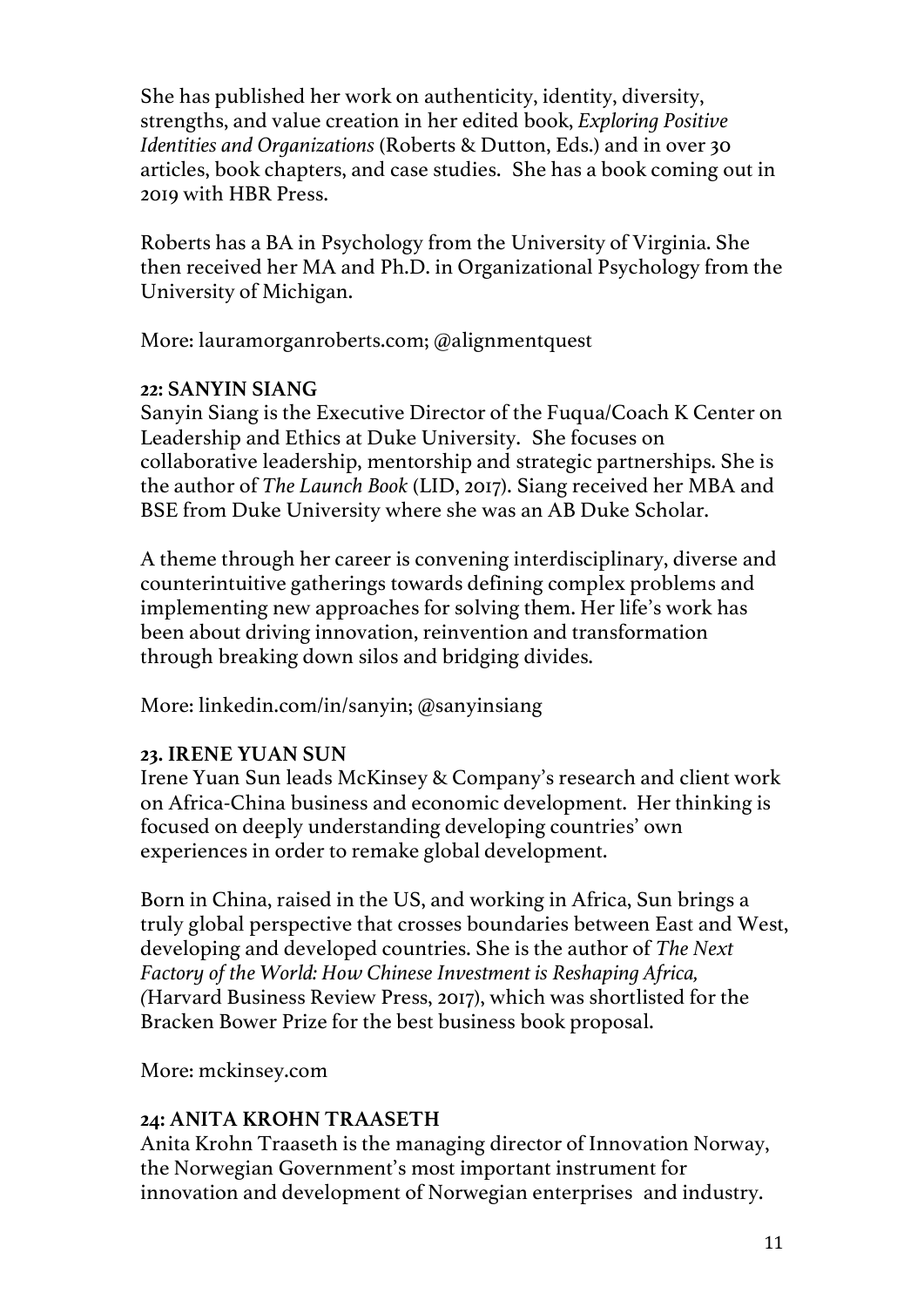Previously, she was CEO of Hewlett-Packard Norway. Traaseth has also had leading positions in Simula Innovation, Intelligent Quality, and Det Norske Veritas.

In August 2012, she began to publish a personal blog on leadership, titled tinteguri and went on to publish her first book, *Good enough for the bastards – courage, vulnerability and credibility* (Kindle, 2014).

More: tinteguri.com; innovasjonnorge.no; @tinteguri; @krohntraaseth

### **25: TENDAYI VIKI**

The founder and principal consultant at Benneli Jacobs, a strategy and innovation consultancy firm that helps companies develop their internal ecosystems to innovate like startups, Viki co-designed and helped implement Pearson's Product Lifecycle, an innovation framework that won Best Innovation Program 2015 at the Corporate Entrepreneur Awards. He is the co-author with Dan Toma and Esther Gons of *The Corporate Startup: How Established Companies Can Develop Successful Innovation Ecosystems* (Vakmedianet, 2017).

He was shortlisted for the 2017 Thinkers50 Innovation Award, is an honorary senior lecturer at the University of Kent and was previously a research fellow at Stanford University.

More: tendayiviki.com; @tendayiviki

### **26: DAI WEI**

There is nothing so practical as a great idea. Putting the sharing economy to work is the Chinese bike-sharing startup ofo. It began life two years ago with its founders pooling private savings of 150,000 yuan (\$21,800). CEO Dai Wei, the 26-year-old entrepreneur, named the firm ofo as the letters look like a bike. Its value was recently calculated as more than \$3 billion. Over 6 million of the company's bright yellow bikes can be found in more than 150 Chinese cities, and are now moving into London and Singapore with a planned expansion to 20 countries, including Japan, Spain, France, Netherland, Germany and the Philippines.

More: ofo.com; @ofo\_bicycle

### **27: AMY WRZESNIEWSKI**

Professor of Organizational Behaviour at the Yale School of Management, Yale University, her research explores how people make meaning of their work, with a focus on the impact meaning has on employees and the organizations in which they work. These meanings have implications for how employees shape their tasks, interactions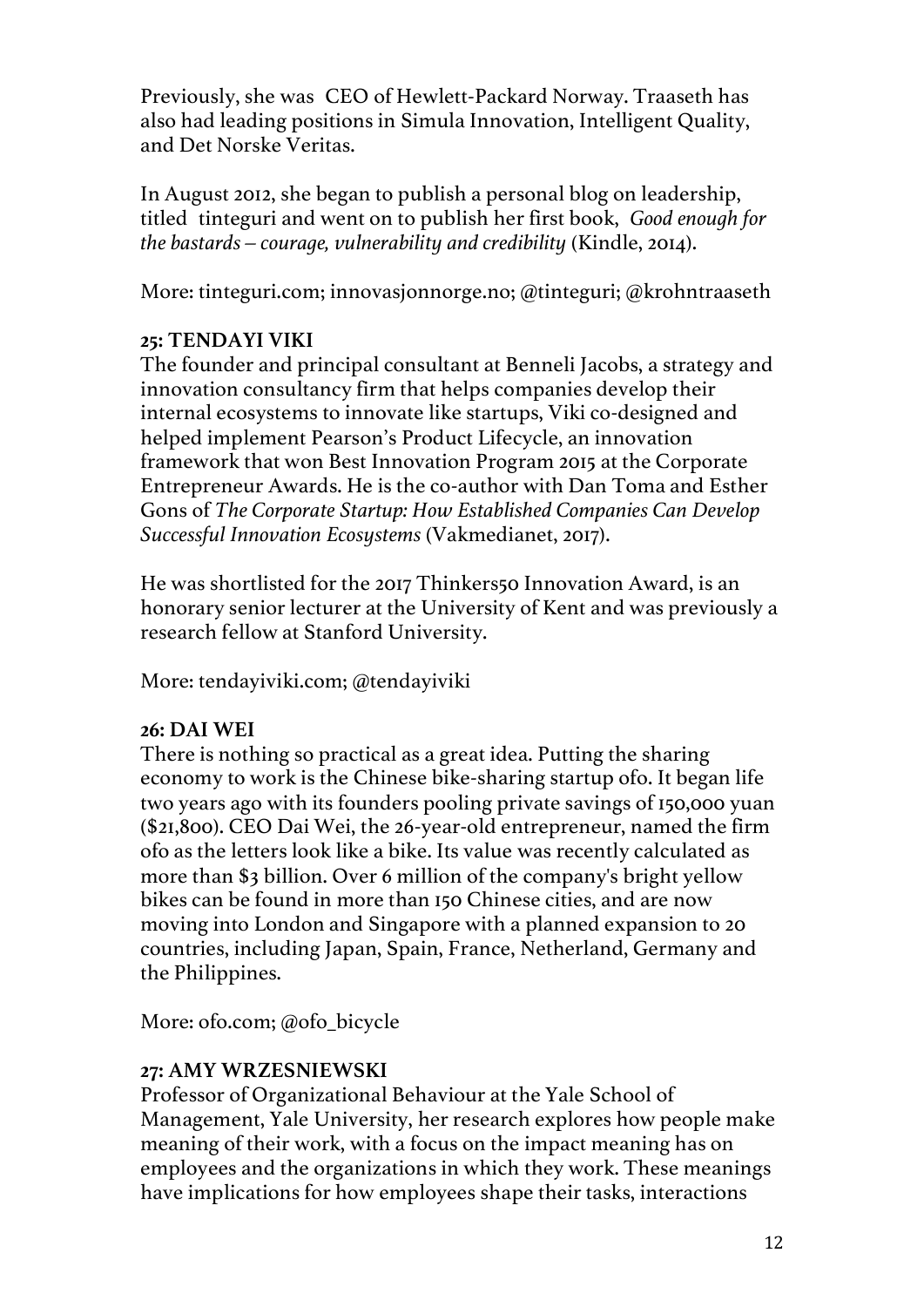and relationships with others in the workplace to change the meaning of the job.

She earned an BA in psychology from the University of Pennsylvania and has a PhD in organizational psychology from the University of Michigan.

Her research on the meaning of work has been published in a wide range of top academic journals and highlighted in several best-selling books such as *Drive* by Daniel Pink, *The Happiness Advantage* by Shawn Achor, *Authentic Happiness* by Martin Seligman, and *The Art of Happiness* by the Dalai Lama and Howard Cutler.

More: som.yale.edu

### **28: HU YONG**

A professor at Peking University's School of Journalism and Communication, Hu Yong's publications include *Internet: The King Who Rules*, the first book introducing the Internet to Chinese readers, and *The Rising Cacophony: Personal Expression and Public Discussion in the Internet Age*, documenting major transformations in Chinese cyberspace. He is also co-author of *Haier Purpose*, which examines the innovative management philosophy of the global Chinese white goods company, Haier. He is co-founder of the Digital Forum of China, a nonprofit organization that promotes public awareness of digitization and advocates a free and responsible Internet. His blog has a readership of seven million.

More: huyong.blog.sohu.com; @huyong

### **29: CALI YOST**

For more than two decades, Yost has helped organizations build high performance, flexible work cultures that increase productivity, optimize resources, attract and retain top talent and improve work+life fit.

Called "one of the most sophisticated thinkers" on work, life and flexibility by *The New York Times*, Yost is a graduate of Columbia Business School. Yost's flexible work+life fit advice for individuals can be found in her book, *Tweak It: Make What Matters to You Happen Every Day* (Center Street/Hachette, 2013), and in *Work+Life: Finding the Fit That's Right for You* (Riverhead/Penguin Group, 2004).

More: flexstrategygroup.com; @caliyost